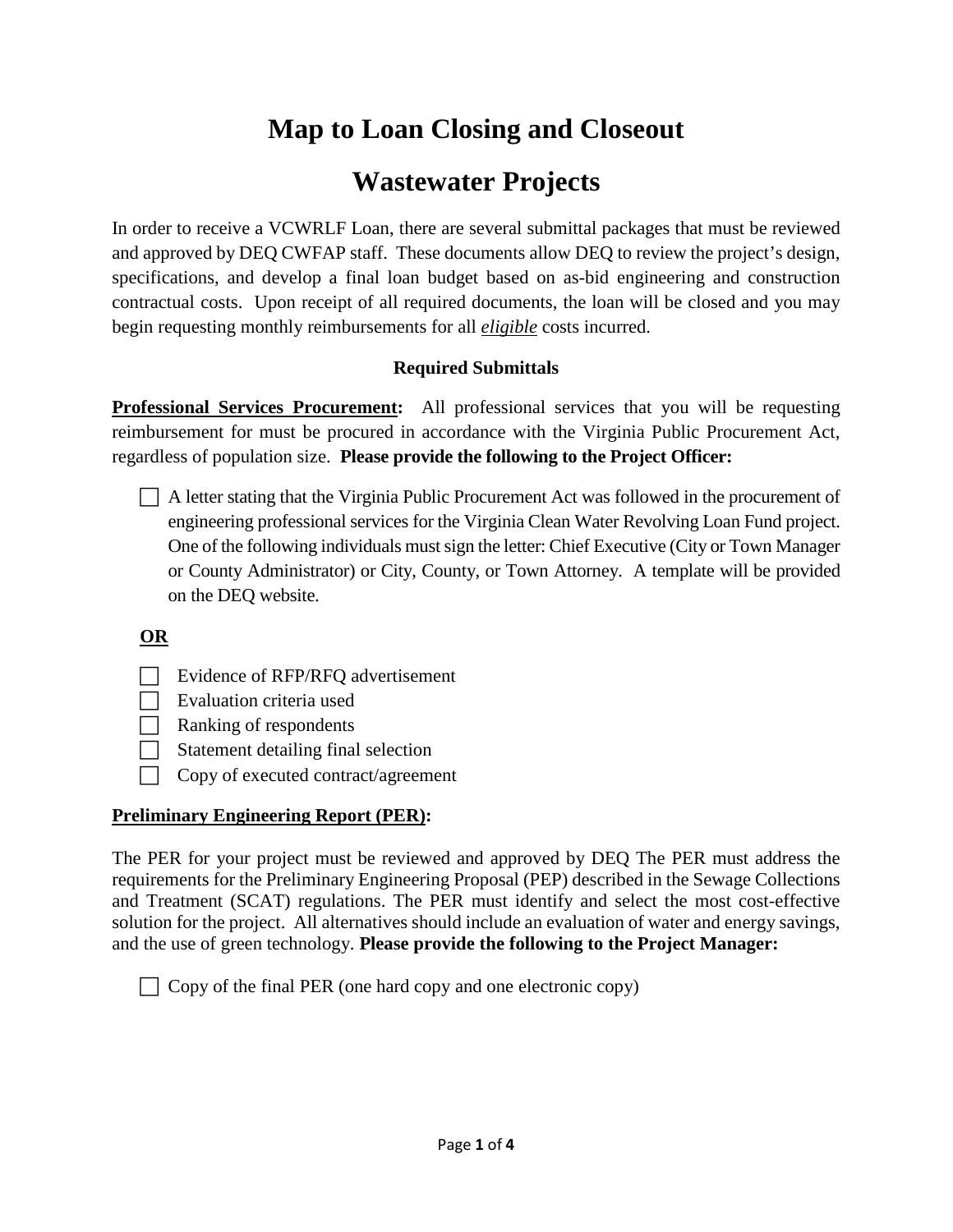## **Categorical Exclusion (CE) or Environmental Assessment (EA):**

The CE or EA for your project must be reviewed and approved by DEQ. Detailed information for these requirements may be found in Section 7 of the [Procedural Guidelines](https://www.deq.virginia.gov/Portals/0/DEQ/Water/ConstructionAssistanceProgram/Procedural_Guidelines-May_2017.pdf?ver=2017-05-10-132631-530). **Please provide the following to the Project Manager:**

 $\Box$  A letter requesting a Categorical Exclusion based on a qualifying justification. The exclusion request must include a description of the project, a discussion of how the project meets one or more of the exclusion conditions and support documentation.

## **OR**

 $\Box$  An Environmental Assessment that must address and consider both the direct and indirect environmental impacts of the selected alternative. Accordingly, both adverse and beneficial impacts need to be identified and considered. Direct impacts are caused by the construction of the treatment works, and indirect impacts are caused by the development made possible by the project. The assessment must also evaluate and discuss the impacts that would result without the project (a take-no-action alternative). The Environmental Assessment, including a project description and site location map, must also be forwarded to all review agencies for review and comment.

#### **Plans and Specifications:**

The design and contract documents for your project must be reviewed and approved by DEQ in order for the construction costs to be eligible. It isstrongly suggested that this package is submitted and approved by CWFAP staff prior to putting the project out for bid. **Please provide the following to the Project Manager:** 

- Copy of the final design plans (one hard copy and one electronic copy)
- Specifications to include Loan Contract Inserts and latest Wage Determination
- Completed DEQ Plans and Specifications checklist
- **Proposed Project Bid Advertisement**
- Cost Estimate
- All Required Environmental Permits
- Approved [Certificate to Construct](https://www.deq.virginia.gov/Programs/Water/WastewaterEngineering/RegulationsCertificates.aspx)

### **Land Acquisition:**

If the loan will include funding for the purchase of land, the price paid for the land must be substantiated. **Please provide one of the following to the Project Officer:** 

- $\Box$  Basic Administrative Report(s)
- $\Box$  Appraisal(s)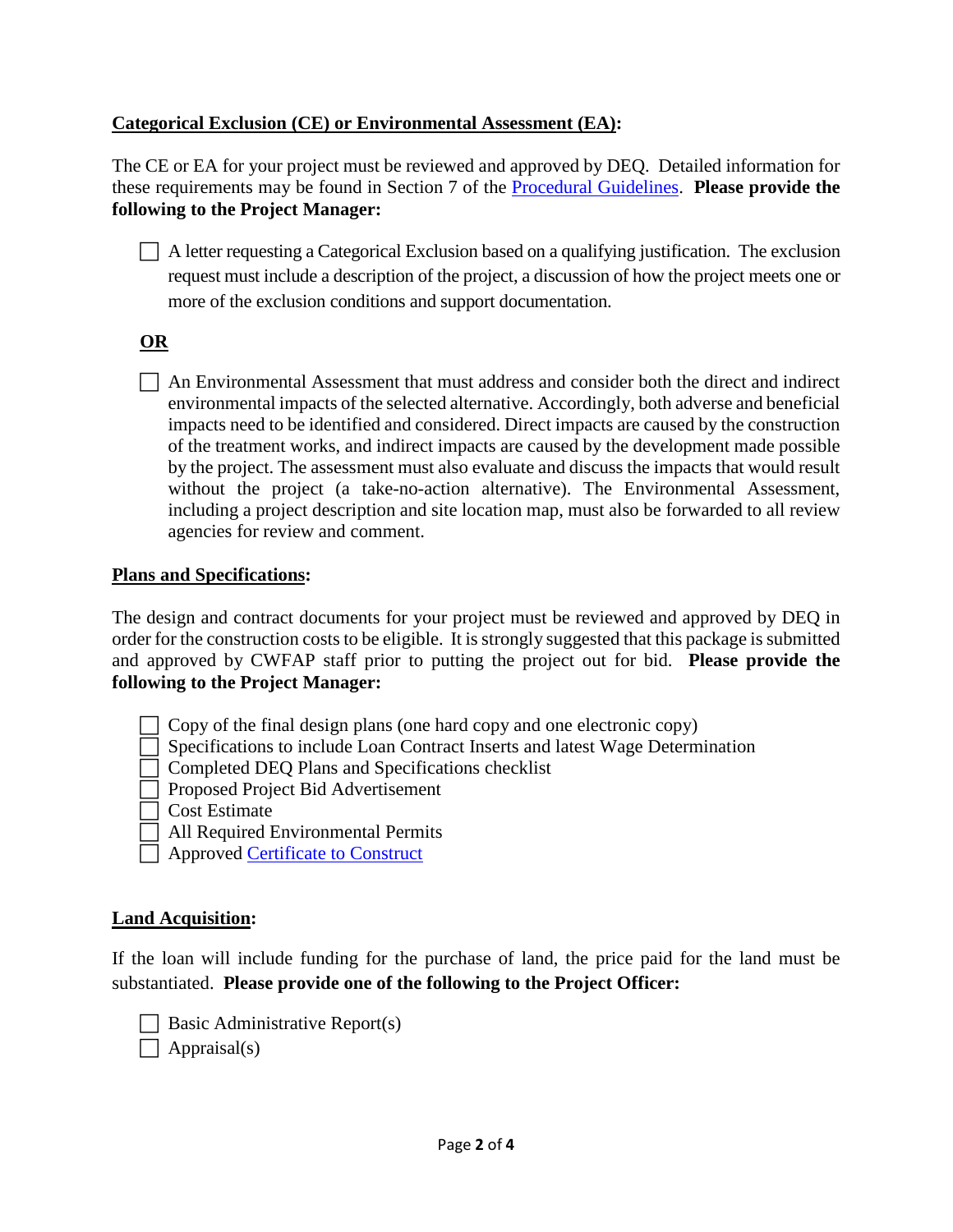## **Construction Contract Procurement:**

All goods and services for which you will be requesting reimbursement must be procured in accordance with the Virginia Public Procurement Act, regardless of population size. **Please provide the following to the Project Officer:** 

- Evidence of Advertisement
- $\Box$  Bid Form(s) or Bid Proposal(s) from low bidder

 $\Box$  Bid Tabulation(s)

Bid Bond

WBE/MBE Solicitation documentation

- Initial American Iron and Steel Certification
- $\Box$  Correct Wage Determination: ten days prior to opening bids, the loan recipient must check the DOL website to ensure their wage determination has not been amended. If it has been amended, the recipient must issue a specification addendum to include the latest wage determination in the specifications.

#### **Loan Closing:**

Prior to Loan closing, **please provide the following to the Project Officer:**

 $\Box$  Signed Professional Services Task Order(s)

Awarded/Executed Construction Contract, including payment and performance bonds

#### **Reimbursements:**

The VCWRLF program is a reimbursement-based program. Once the loan has been closed, you may begin requesting reimbursements based on invoices that have been received. We recommend that reimbursement requests be submitted at least quarterly; however monthly requests are highly encouraged. **For each request for payment, please provide the following to both the Project Officer and Project Manager:** 

- Requisition for Reimbursement Letter on locality's letterhead
- $\Box$  Certificate of the Project Engineer

- $\Box$  Invoices to substantiate requested payments
- $\Box$  Change Order(s), including discussion of eligible items/costs (if any have been executed)